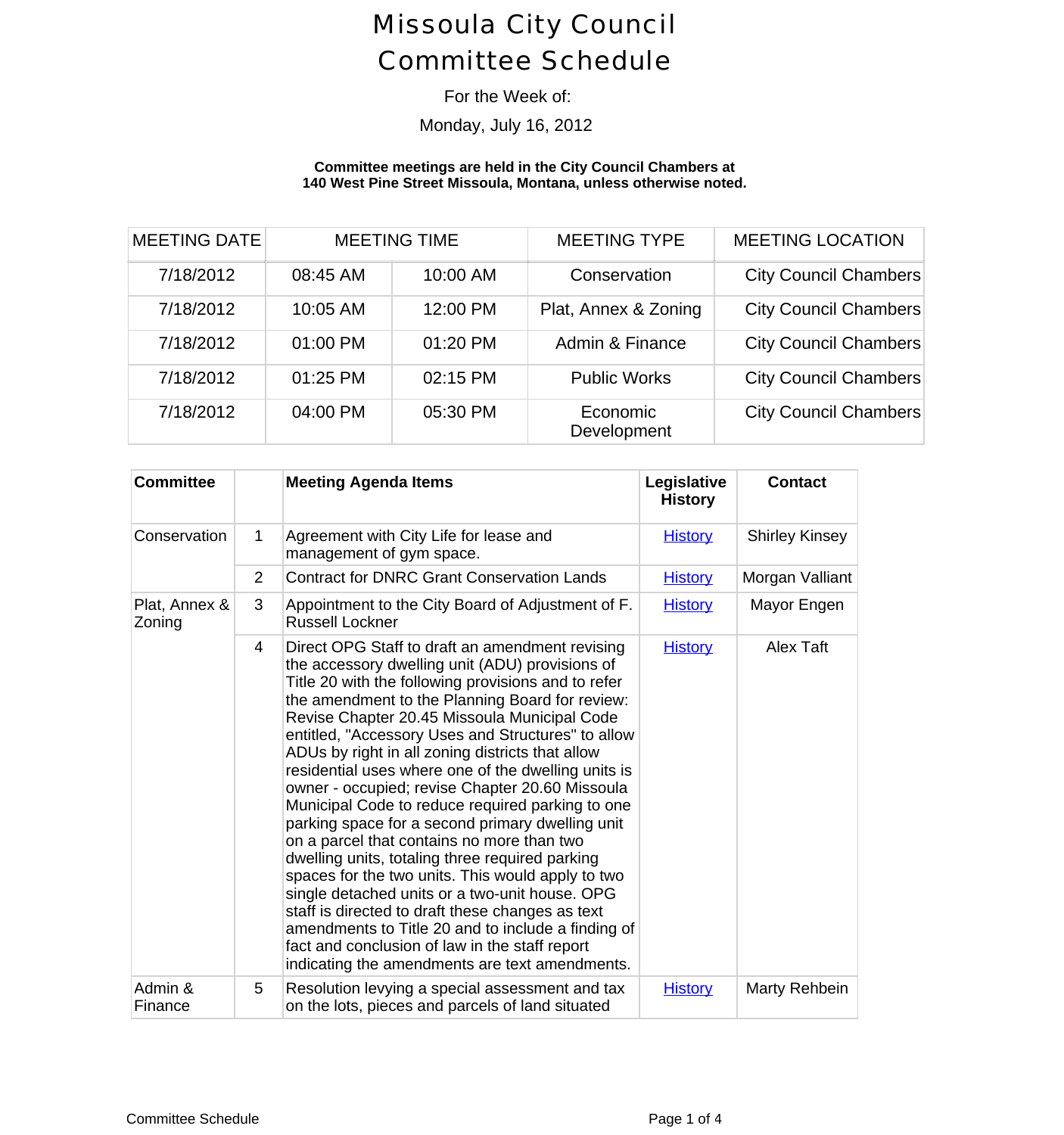### For the Week of:

#### Monday, July 16, 2012

|                         |                | within Street Maintenance District #1 of the City of<br>Missoula, Montana, for the purpose of defraying<br>the cost of flushing and removing street rubbish<br>from streets and avenues in the district during the<br>fiscal year 2013. |                |                       |
|-------------------------|----------------|-----------------------------------------------------------------------------------------------------------------------------------------------------------------------------------------------------------------------------------------|----------------|-----------------------|
| <b>Public Works</b>     | 6.             | Memorandum of Agreement with Zip Incorporated<br>to relocate the fire suppression system plumbing,<br>natural gas, and electrical services at 1301 and<br>1305 B Scott Street (City Shops Building).                                    | <b>History</b> | <b>Jack Stucky</b>    |
|                         | $\overline{7}$ | Determine policy to provide financial assistance<br>for public right-of-way improvements including<br>curb, gutter, sidewalk, and alley approaches.                                                                                     | <b>History</b> | <b>Steve King</b>     |
| Economic<br>Development | 8              | Identify needs and possible solutions to<br>Missoula's technology infrastructure that would<br>help existing businesses expand and increase the<br>City's competitive advantage in recruiting new<br>companies.                         | <b>History</b> | <b>Caitlin Copple</b> |

The following items have been referred to City Council committees, but the committees will not discuss them *coming week:*

| <b>Committee</b>   |                | <b>Held Meeting Agenda Items</b>                                                                         | Legislative<br><b>History</b> | <b>Contact</b>     |
|--------------------|----------------|----------------------------------------------------------------------------------------------------------|-------------------------------|--------------------|
| Admin &<br>Finance | 1              | Journal vouchers                                                                                         | HistoryHistor                 |                    |
|                    | $\overline{2}$ | Disposition of surplus City land.                                                                        | <b>HistoryHistor</b>          | Nancy Harte        |
|                    | 3              | Council rules to change the Council's regular<br>meeting schedule to two meetings per month.             | HistoryHistor<br>۷            | Marty Rehbein      |
|                    | 4              | Budget transfers.                                                                                        | <b>HistoryHistor</b>          |                    |
|                    | 5              | Review the City's current policy for charging the<br>public for various City-produced documents.         | History <b>Histor</b><br>Y    | Dave Strohmaier    |
|                    | 6              | Review Missoula's insurance experience,<br>particularly work comp; propose improvements if<br>warranted. | HistoryHistor<br>۷            | <b>Ed Childers</b> |
|                    | 7              | Updates to the City Council rules.                                                                       | HistoryHistor                 | <b>Bob Jaffe</b>   |
|                    | 8              | Presentation on the Arts & Economic Prosperity<br><b>IV National Study</b>                               | History <b>Histor</b><br>٧    | Dave Strohmaier    |
| Conservation       | 9              | Discuss the City's strategy to complete a<br>boundary survey of Greenough Park.                          | <b>HistoryHistor</b>          | Dave Strohmaier    |
|                    | 10             | An amendment to the agreement with Territorial                                                           | HistoryHistor                 | Dave Shaw          |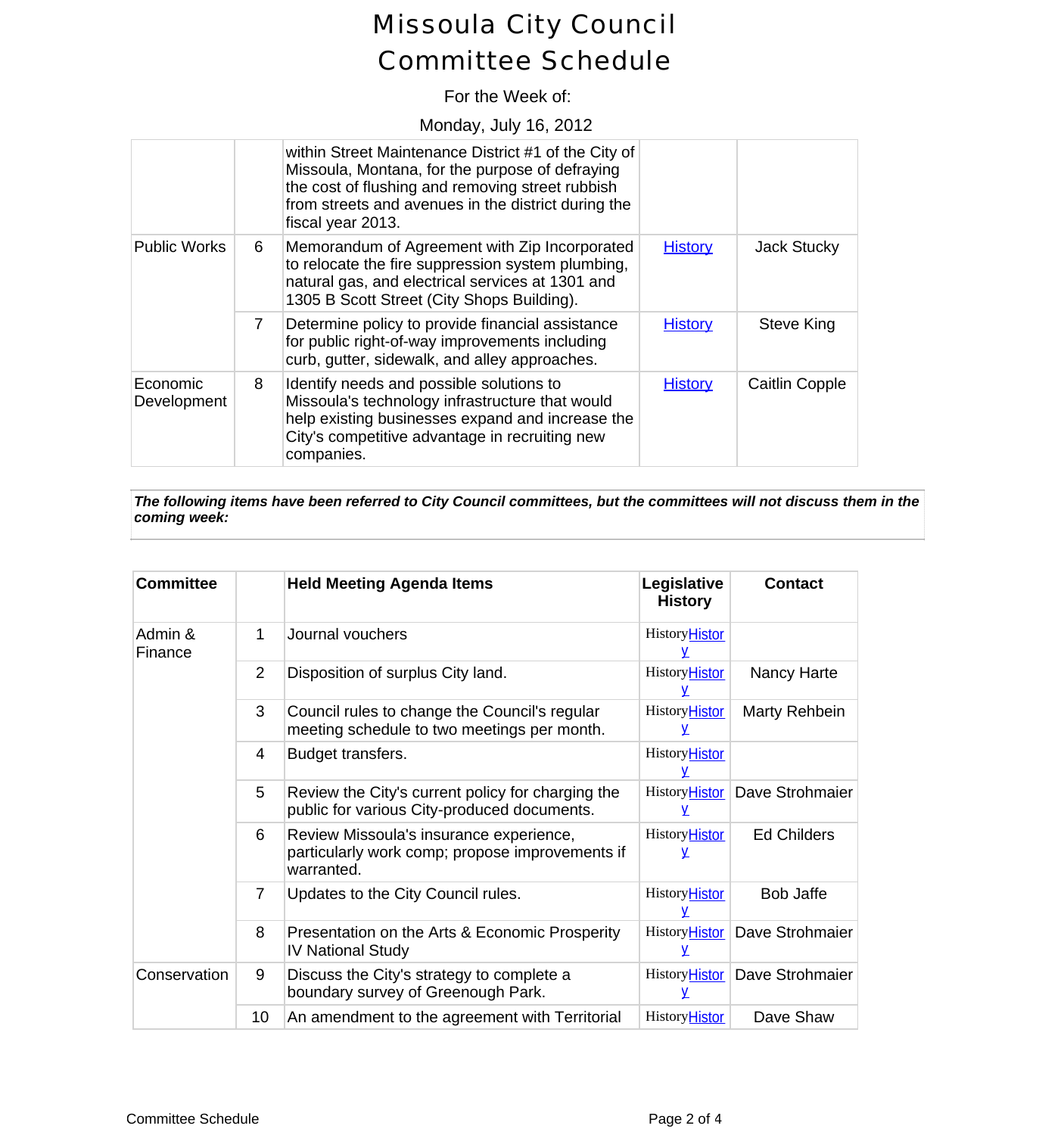### For the Week of:

### Monday, July 16, 2012

|                         | 11 | Agreement with City Life for lease and<br>management of gym space.                                                                                                                                                                        | HistoryHistor<br>Y          | <b>Shirley Kinsey</b> |
|-------------------------|----|-------------------------------------------------------------------------------------------------------------------------------------------------------------------------------------------------------------------------------------------|-----------------------------|-----------------------|
| Comm. of the<br>Whole   | 12 | Discuss with University of Montana officials in<br>charge of housing development and planning<br>their plans for accommodating students and how<br>they might share the burden of Missoula's<br>affordable housing and low vacancy rates. | History <b>Histor</b><br>Y  | <b>Caitlin Copple</b> |
|                         | 13 | Discuss OPG reorganization proposal with<br>Department Heads.                                                                                                                                                                             | History <b>Histor</b><br>y  | <b>Marilyn Marler</b> |
|                         | 14 | City Council Strategic Planning Session.                                                                                                                                                                                                  | History <b>Histor</b><br>V  | <b>Marilyn Marler</b> |
|                         | 15 | Updates from Council representatives on the<br>Health Board, Community Forum, Transportation<br>Policy Coordinating Committee, other boards and<br>commissions as necessary. (Ongoing)                                                    | <b>HistoryHistor</b><br>V.  |                       |
|                         | 16 | Joint meeting of the Mayor, City Council and<br>County Commission; a facilitated quarterly OPG<br>review as directed in the Interlocal Agreement.                                                                                         | History <b>Histor</b><br>Y  | Mayor Engen           |
|                         | 17 | Examination of Office Planning and Grants.                                                                                                                                                                                                | <b>HistoryHistor</b>        | Lyn Hellegaard        |
|                         | 18 | Propose the City Council be a member unit of the<br>Missoula Chamber of Commerce.                                                                                                                                                         | <b>History</b> Histor<br>V  | <b>Dick Haines</b>    |
| Plat, Annex &<br>Zoning | 19 | Annexation, (see separate list at City Clerk's<br>Office for pending annexations) (Ongoing in<br>committee)                                                                                                                               | History <b>Histor</b><br>y  |                       |
|                         | 20 | Ordinance amending Title 20 clarifying that<br>amendments authorizing accessory uses or<br>conditional uses are considered text<br>amendments.                                                                                            | History <b>Histor</b><br>v  | <b>Bob Jaffe</b>      |
|                         | 21 | South Russell Fee Waiver                                                                                                                                                                                                                  | <b>HistoryHistor</b><br>Y   | <b>Bob Jaffe</b>      |
|                         | 22 | Consider an amendment to Title 20 clarifying that<br>amendment authorizing accessory uses or<br>Conditional uses are considered text<br>amendments.                                                                                       | HistoryHistor<br>y          | <b>Bob Jaffe</b>      |
|                         | 23 | Amend Article 7. Error Corrections and<br>Adjustments to the subdivision regulations to<br>allow for restrictions or conditions placed on a plat<br>by the governing body to be amended or removed<br>by a future council.                | History <b>Histor</b><br>v. | <b>Jon Wilkins</b>    |
|                         | 24 | Discussion of City planning issues with members<br>of the Planning Board.                                                                                                                                                                 | History <b>Histor</b><br>Y  | <b>Bob Jaffe</b>      |
| Pub. Safety &<br>Health | 25 | Police Department update.                                                                                                                                                                                                                 | History <b>Histor</b><br>Ÿ  | Mark Muir             |